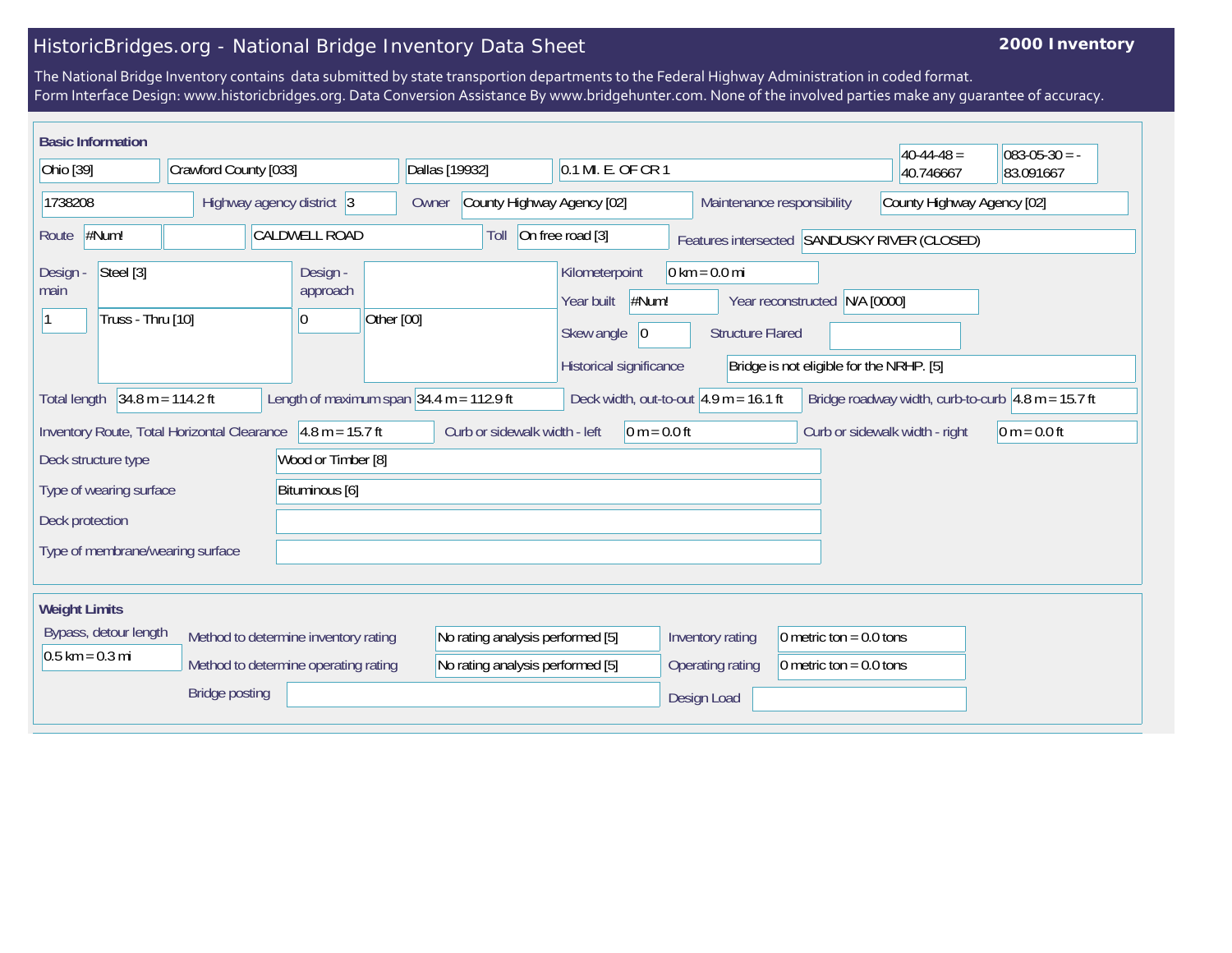| <b>Functional Details</b>                                                                                |                                                                                           |
|----------------------------------------------------------------------------------------------------------|-------------------------------------------------------------------------------------------|
| Average daily truck traffi   0<br>Average Daily Traffic<br>$ 0\rangle$                                   | 2016<br>Year   1988<br>Future average daily traffic<br>$ 40\rangle$<br>%<br>Year          |
| Road classification<br>Local (Rural) [09]                                                                | $6.1 m = 20.0 ft$<br>Lanes on structure  1<br>Approach roadway width                      |
| Type of service on bridge Highway [1]                                                                    | Direction of traffic One lane bridge for 2 - way traffic [3]<br>Bridge median             |
| Parallel structure designation<br>No parallel structure exists. [N]                                      |                                                                                           |
| Waterway [5]<br>Type of service under bridge                                                             | Navigation control<br>Lanes under structure<br>$ 0\rangle$                                |
| Navigation vertical clearanc<br>$0 = N/A$                                                                | Navigation horizontal clearance $ 0 = N/A$                                                |
| Minimum navigation vertical clearance, vertical lift bridge                                              | Minimum vertical clearance over bridge roadway<br>$5.18 m = 17.0 ft$                      |
| Minimum lateral underclearance reference feature Feature not a highway or railroad [N]                   |                                                                                           |
| Minimum lateral underclearance on right $ 0 = N/A$                                                       | Minimum lateral underclearance on left $0 = N/A$                                          |
| Minimum Vertical Underclearance $ 0 = N/A$                                                               | Minimum vertical underclearance reference feature Feature not a highway or railroad [N]   |
| Appraisal ratings - underclearances N/A [N]                                                              |                                                                                           |
|                                                                                                          |                                                                                           |
| <b>Repair and Replacement Plans</b>                                                                      |                                                                                           |
| Type of work to be performed                                                                             | Work to be done by contract [1]<br>Work done by                                           |
| Replacement of bridge or other structure because<br>of substandard load carrying capacity or substantial | Bridge improvement cost<br>\$450,000<br>\$75,000<br>Roadway improvement cost              |
| bridge roadway geometry. [31]                                                                            | $54.9 m = 180.1 ft$<br>Length of structure improvement<br>Total project cost<br>\$600,000 |
|                                                                                                          | 1992<br>Year of improvement cost estimate                                                 |
|                                                                                                          | Border bridge - state<br>Border bridge - percent responsibility of other state            |
|                                                                                                          | Border bridge - structure number                                                          |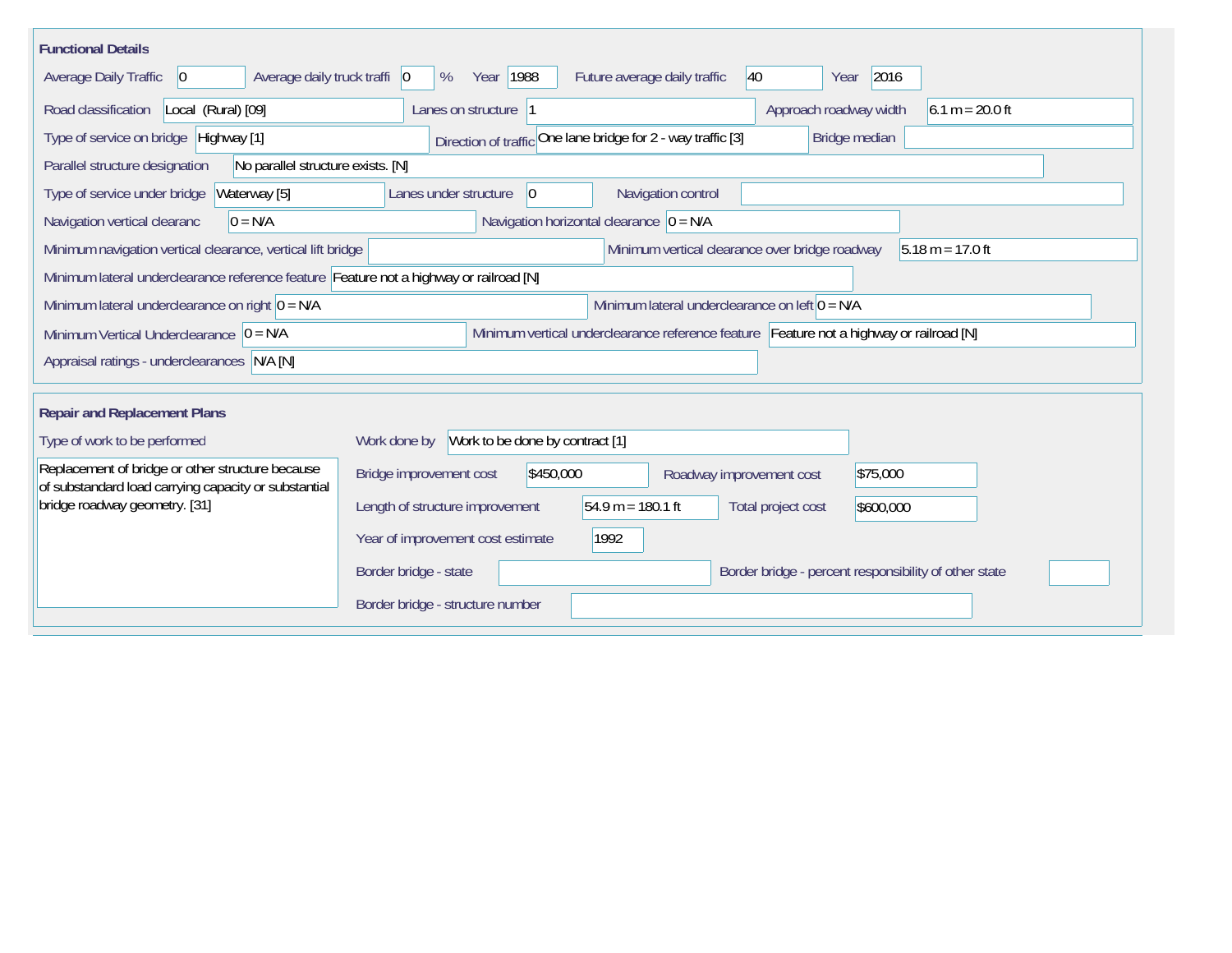| <b>Inspection and Sufficiency</b>                                                                                                                  |                      |                  |                                          |                                                                  |                                   |                            |                                                                                                                    |  |  |
|----------------------------------------------------------------------------------------------------------------------------------------------------|----------------------|------------------|------------------------------------------|------------------------------------------------------------------|-----------------------------------|----------------------------|--------------------------------------------------------------------------------------------------------------------|--|--|
| Structure status<br>Bridge closed to all traffic [K]                                                                                               |                      |                  |                                          | Appraisal ratings -<br>structural                                |                                   |                            |                                                                                                                    |  |  |
| Condition ratings - superstructur                                                                                                                  |                      |                  | Appraisal ratings -<br>roadway alignment | Basically intolerable requiring high priority of replacement [2] |                                   |                            |                                                                                                                    |  |  |
| Condition ratings - substructure                                                                                                                   |                      | Satisfactory [6] |                                          |                                                                  | Appraisal ratings -               |                            | Equal to present desirable criteria [8]                                                                            |  |  |
| Condition ratings - deck                                                                                                                           |                      | Poor $[4]$       |                                          |                                                                  | deck geometry                     |                            |                                                                                                                    |  |  |
| Bridge foundations determined to be stable for assessed or calculated scour conditions; field review indicates action is<br>Scour<br>required. [4] |                      |                  |                                          |                                                                  |                                   |                            |                                                                                                                    |  |  |
| Channel and channel protection<br>minor stream bed movement evident. Debris is restricting the channel slightly. [6]                               |                      |                  |                                          |                                                                  |                                   |                            | Bank is beginning to slump. River control devices and embankment protection have widespread minor damage. There is |  |  |
| Somewhat better than minimum adequacy to tolerate being left<br>Appraisal ratings - water adequacy<br>in place as is [5]                           |                      |                  |                                          |                                                                  | <b>Status evaluation</b>          | Structurally deficient [1] |                                                                                                                    |  |  |
| Pier or abutment protection                                                                                                                        |                      |                  |                                          |                                                                  | Sufficiency rating                | 19.3                       |                                                                                                                    |  |  |
| Not applicable. Used if structure is not a culvert. [N]<br>Culverts                                                                                |                      |                  |                                          |                                                                  |                                   |                            |                                                                                                                    |  |  |
| Traffic safety features - railings                                                                                                                 |                      |                  |                                          |                                                                  |                                   |                            |                                                                                                                    |  |  |
| Traffic safety features - transitions                                                                                                              |                      |                  |                                          |                                                                  |                                   |                            |                                                                                                                    |  |  |
| Traffic safety features - approach quardrail                                                                                                       |                      |                  |                                          |                                                                  |                                   |                            |                                                                                                                    |  |  |
| Traffic safety features - approach guardrail ends                                                                                                  |                      |                  |                                          |                                                                  |                                   |                            |                                                                                                                    |  |  |
| Inspection date                                                                                                                                    | December 1999 [1299] |                  |                                          | Designated inspection frequency                                  | 12                                |                            | <b>Months</b>                                                                                                      |  |  |
| Underwater inspection                                                                                                                              |                      | Not needed [N]   |                                          |                                                                  | Underwater inspection date        |                            |                                                                                                                    |  |  |
| Fracture critical inspection                                                                                                                       |                      | Every year [Y12] |                                          |                                                                  | Fracture critical inspection date |                            | November 1995 [1195]                                                                                               |  |  |
| Other special inspection<br>Not needed [N]                                                                                                         |                      |                  |                                          |                                                                  | Other special inspection date     |                            |                                                                                                                    |  |  |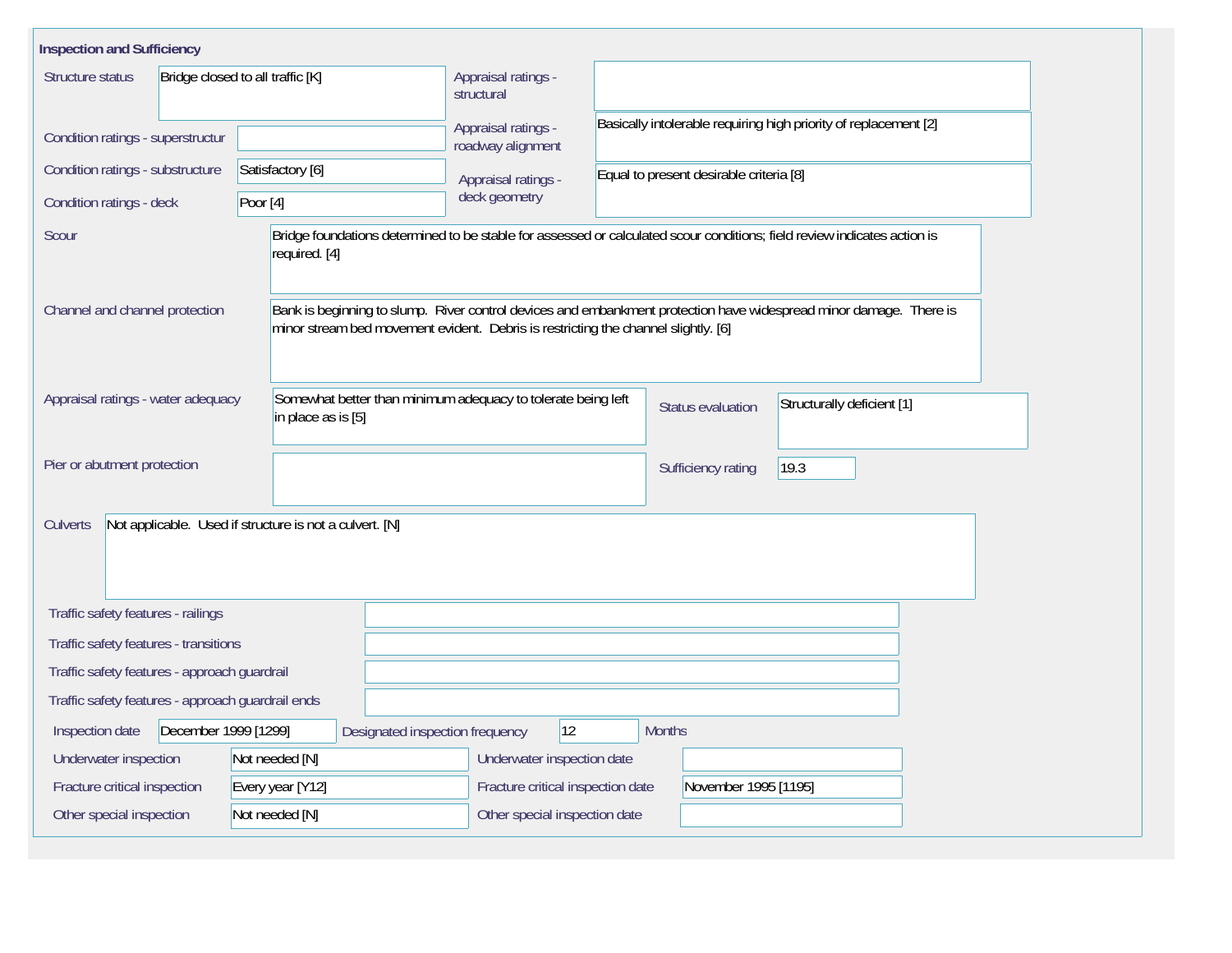| Unit of Measure: English<br>Structure File Number 1738208<br>Sufficiency Rating: 19.2 SD                                                                                         | <b>Bridge Inventory Information</b><br>Inventory Bridge Number: CRA T0033<br>ON SANDUSKY RIVER (CLOSED) |                                                    |                                                              |                                                                                                                                  | Report Date 06/08/2011 BM-191 Page: 1 of 2<br>BR. Type STEEL / TRUSS / THRU<br>Date of Last Inventory Update: 08/23/2010 |                                                                                                                           |  |  |
|----------------------------------------------------------------------------------------------------------------------------------------------------------------------------------|---------------------------------------------------------------------------------------------------------|----------------------------------------------------|--------------------------------------------------------------|----------------------------------------------------------------------------------------------------------------------------------|--------------------------------------------------------------------------------------------------------------------------|---------------------------------------------------------------------------------------------------------------------------|--|--|
| District: 03<br>(2) FIPS Code: DALLAS TWP<br>(9) Direction of Traffic: ONE LANE FOR 2-WAY TRAFFIC (10) Temporary: N<br>(95) Insp: COUNTY (96) Maint: COUNTY (97) Routine: COUNTY |                                                                                                         | County CRAWFORD                                    |                                                              | (101) Location: 0.1 MI. E. OF CR 1<br>(103) Route On Bridge: TOWNSHIP<br>(11) Truck Network: N<br>(100) Type Serv: (On): HIGHWAY |                                                                                                                          | (102) Facility Carried: CALDWELL ROAD<br>(104) Route Under Bridge: NON-HIGHWAY<br>$(12)$ Parallel: N<br>(Under): WATERWAY |  |  |
|                                                                                                                                                                                  | <b>Inventory Route Data</b>                                                                             |                                                    | (63) Main Spans Number: 1                                    | Type: STEEL / TRUSS / THRU                                                                                                       |                                                                                                                          |                                                                                                                           |  |  |
| (3) Route On/Under: ON                                                                                                                                                           |                                                                                                         |                                                    | Hwy Sys: COUNTY/TOWNSHIP HIGHWAY Approach Spans Number: 0    | Type: NONE / NONE / NONE                                                                                                         |                                                                                                                          |                                                                                                                           |  |  |
| Route No.: T0033<br>Dir:                                                                                                                                                         | Des: MAINLINE                                                                                           | Pref:                                              | Total Spans: 1                                               | (65) Max Span: 113 Ft                                                                                                            |                                                                                                                          | (66) Overall Leng: 114 Ft                                                                                                 |  |  |
| (4) Feature Intersected: SANDUSKY RIVER (CLOSED)                                                                                                                                 |                                                                                                         |                                                    | (70) Substructure                                            | (71) Foundation and Scour Information                                                                                            |                                                                                                                          |                                                                                                                           |  |  |
| (5) County: DAL<br>Mileage:                                                                                                                                                      | Special Desig:                                                                                          |                                                    | Abut-Rear Matl: STONE                                        | Type: GRAVITY                                                                                                                    |                                                                                                                          | Fnd: SPREAD FOOTING                                                                                                       |  |  |
| (6) Avg. Daily Traffic(ADT): 10                                                                                                                                                  | (7) ADT Year: 1988                                                                                      |                                                    | Abut-Fwd Matl: <b>STONE</b>                                  | Type: GRAVITY                                                                                                                    |                                                                                                                          | Fnd: SPREAD FOOTING                                                                                                       |  |  |
| (8) Truck Traf: 3<br>$(14)$ NHS: <b>NO</b> - <b>X</b>                                                                                                                            | $(15)$ Corridor: N                                                                                      |                                                    | Pier-Pred Matl: NONE                                         | Type: NONE                                                                                                                       |                                                                                                                          | Fnd: NONE/NOT APPLICABLE (SUCH AS CULVERTS)                                                                               |  |  |
| (16) Functional Class: LOCAL ROAD-RURAL                                                                                                                                          |                                                                                                         | (19) Strahnt: Not Applicable Pier-Other Matl: NONE |                                                              | Type: NONE                                                                                                                       |                                                                                                                          | Fnd: NONE/NOT APPLICABLE (SUCH AS CULVERTS)                                                                               |  |  |
|                                                                                                                                                                                  | <b>Intersected Route Data</b>                                                                           |                                                    | Pier-Other Matl: NONE                                        | Type: NONE                                                                                                                       |                                                                                                                          | Fnd: NONE/NOT APPLICABLE (SUCH AS CULVERTS)                                                                               |  |  |
| (22) Route On/Under:                                                                                                                                                             | Hwy Sys:                                                                                                |                                                    | No of Piers Predominate: NN                                  | Other: NN                                                                                                                        |                                                                                                                          | Other: NN                                                                                                                 |  |  |
| Route No.:<br>Dir:                                                                                                                                                               | Des:                                                                                                    | Pref:                                              | (86) Stream Velocity: UUU                                    |                                                                                                                                  | (74) Scour: STABLE: ACTION REQUIRED TO PROTECT FND                                                                       |                                                                                                                           |  |  |
| (23) Feature Intersected:                                                                                                                                                        |                                                                                                         |                                                    | (189) Dive: N Freq: 0                                        | Probe: Y Freq: 12                                                                                                                |                                                                                                                          | (75) Chan Prot: RIP RAP (DUMPED ROCK OR ROCK)                                                                             |  |  |
| (24) County:<br>Mileage:                                                                                                                                                         | Special Desig:                                                                                          |                                                    | (189) Date of last Dive Insp:                                |                                                                                                                                  |                                                                                                                          |                                                                                                                           |  |  |
| (25) Avg. Daily Traffic(ADT): 0                                                                                                                                                  | (26) ADT Year:                                                                                          |                                                    |                                                              | (152) Drainage Area: UUU Sq Mi                                                                                                   |                                                                                                                          |                                                                                                                           |  |  |
| (27) Truck Traf: 0<br>(28) NHS: -                                                                                                                                                | (29) Corridor:                                                                                          |                                                    |                                                              |                                                                                                                                  | <b>Clearance Under the Bridge</b>                                                                                        |                                                                                                                           |  |  |
| (30) Functional Class:                                                                                                                                                           |                                                                                                         |                                                    | (156) Min. Horiz Under Clear:                                | <b>NC: 0.0 Ft</b>                                                                                                                |                                                                                                                          | Card: 0.0 Ft                                                                                                              |  |  |
|                                                                                                                                                                                  | <b>Clearance On the Bridge</b>                                                                          |                                                    | (36) Strahnt: Not Applicable (157) Prac Max Vrt Under Clear: | 0.0 Ft                                                                                                                           |                                                                                                                          |                                                                                                                           |  |  |
|                                                                                                                                                                                  |                                                                                                         |                                                    | (77) Min Vert Under Clear:                                   | <b>NC: 0.0 Ft</b>                                                                                                                |                                                                                                                          | Card: 0.0 Ft                                                                                                              |  |  |
| (154) Min Hriz on Bridge:                                                                                                                                                        | <b>NC: 0.0 Ft</b>                                                                                       | Card: 15.8 Ft                                      | (78) Min Lat Under Clear:                                    | NC: 0.0 / 0.0 Ft                                                                                                                 |                                                                                                                          | Card: 0.0 / 0.0 Ft                                                                                                        |  |  |
| (155) Prac Max Vert On Brg:                                                                                                                                                      | 17.0 Ft                                                                                                 |                                                    | <b>Load Rating Information</b>                               |                                                                                                                                  |                                                                                                                          | (88-89) Appraisal                                                                                                         |  |  |
| (67) Min Vrt Clr On Brg:                                                                                                                                                         | <b>NC: 0.0 Ft</b>                                                                                       | Card: 17.0 Ft                                      | (48) Design Load: UNKNOWN [DEFAULT]                          |                                                                                                                                  | Including calculated Items)                                                                                              |                                                                                                                           |  |  |
| (80) Min Latl Clr:                                                                                                                                                               | NC: 0.0 / 0.0 Ft                                                                                        | Card: 0.0 / 0.0 Ft                                 | (83) Operating: 0 Ton                                        |                                                                                                                                  |                                                                                                                          |                                                                                                                           |  |  |
| (81) Vrt Clr Lft:                                                                                                                                                                | $0.0$ Ft                                                                                                |                                                    | Inventory: 0 Ton                                             |                                                                                                                                  |                                                                                                                          |                                                                                                                           |  |  |
|                                                                                                                                                                                  | <b>Structure Information</b>                                                                            |                                                    | Ohio Percent of Legal Load 0                                 |                                                                                                                                  | $(88)$ Waterway Adequacy 5                                                                                               |                                                                                                                           |  |  |
| (38) Bypass Length: 03 Miles                                                                                                                                                     |                                                                                                         |                                                    | Year of Rating: 1988                                         |                                                                                                                                  | (89) Approach Alignment 2                                                                                                |                                                                                                                           |  |  |
| (39) Latitude: 40 Deg 44.8 Min                                                                                                                                                   | Longitude: 83 Deg 5.5 Min                                                                               |                                                    | (84) Analysis: ENGINEERING JUDGEMENT [DEFAULT]               |                                                                                                                                  | Calc Gen Appraisal: 0                                                                                                    |                                                                                                                           |  |  |
| (40) Toll: ON FREE ROAD                                                                                                                                                          |                                                                                                         |                                                    | (85) Rate Soft: NO SOFTWARE USED Analyzed by:                |                                                                                                                                  | Calc Deck Geometry: 8                                                                                                    |                                                                                                                           |  |  |
| (41) Date Built: 07/01/1900                                                                                                                                                      | (42) Major Rehabilitation:                                                                              |                                                    | Analysis on Bars: NOT ON BARS [DEFAULT]                      |                                                                                                                                  | Calc Underclearance: N                                                                                                   |                                                                                                                           |  |  |
| (43) No. Lanes On: 1                                                                                                                                                             | No. Lanes Under: 0                                                                                      |                                                    |                                                              |                                                                                                                                  | <b>Approach Information</b>                                                                                              |                                                                                                                           |  |  |
| (44) Horiz Curve: Deg. Min.                                                                                                                                                      | $(45)$ Skew: 0 Deg                                                                                      |                                                    | (109) Approach Guardrail: NONE                               |                                                                                                                                  |                                                                                                                          |                                                                                                                           |  |  |
| (49) App. Rdw Width: 20 Ft                                                                                                                                                       | (50) Brg. Rdw Width: 15.8 Ft                                                                            |                                                    | (110) Approach Pavement: BITUMINOUS                          |                                                                                                                                  | (111) Grade: CRITICAL                                                                                                    |                                                                                                                           |  |  |
| (51) Deck Width: 16.0 Ft                                                                                                                                                         | Deck Area: 1830 Sq. Ft                                                                                  |                                                    |                                                              |                                                                                                                                  | <b>Culvert Information</b>                                                                                               |                                                                                                                           |  |  |
| (52) Median Type: NONE / NON BARRIE / NO JOINT                                                                                                                                   |                                                                                                         |                                                    | (131) Culvert Type: NONE/NOT APPLICBLE                       |                                                                                                                                  | (127) Length: 0.0 Ft                                                                                                     |                                                                                                                           |  |  |
| (53) Bridge Median: NO MEDIAN                                                                                                                                                    |                                                                                                         |                                                    | (129) Depth of Fill: 0.0 Ft                                  |                                                                                                                                  | (130) Headwalls: NONE                                                                                                    |                                                                                                                           |  |  |
| (54) Sidewalks:                                                                                                                                                                  | (left) $0$ Ft                                                                                           | (right) $0$ Ft                                     |                                                              |                                                                                                                                  |                                                                                                                          |                                                                                                                           |  |  |
| (55) Type Curb or Sidewalks:                                                                                                                                                     |                                                                                                         |                                                    |                                                              |                                                                                                                                  | <b>General Information</b>                                                                                               | (122) Moment Plate: NONE                                                                                                  |  |  |
| (Left) Matl: <b>NONE</b>                                                                                                                                                         | Type: NONE                                                                                              |                                                    | (121) Main Member N/A (CULVERTS, TRUSSES, ETC.)              |                                                                                                                                  |                                                                                                                          |                                                                                                                           |  |  |
| (Right) Matl: <b>NONE</b>                                                                                                                                                        | Type: NONE                                                                                              |                                                    | (169) Expansion Joint: NONE                                  |                                                                                                                                  |                                                                                                                          |                                                                                                                           |  |  |
| (56) Flared: N                                                                                                                                                                   | (57) Composite: non-composite                                                                           |                                                    | (124) Bearing Devices: ROLLERS/FIXED                         |                                                                                                                                  |                                                                                                                          |                                                                                                                           |  |  |
| (58) Railing: OTHER                                                                                                                                                              |                                                                                                         |                                                    | (126) Navigation: Control-N                                  | Vert Clr: 0.0 Ft                                                                                                                 |                                                                                                                          | Horiz Clear:: 0.0 Ft                                                                                                      |  |  |
| (59) Deck Drainage: OVER THE SIDE (W/O DRIP STRIP)                                                                                                                               |                                                                                                         |                                                    | (193) Spec Insp: N                                           | Freq: $0$                                                                                                                        |                                                                                                                          | Date:                                                                                                                     |  |  |
| (60) Deck Type: LAMINATED TIMBER STRIP                                                                                                                                           |                                                                                                         |                                                    | 188) Fracture Critical Insp: Y                               | Freq: $12$                                                                                                                       |                                                                                                                          | Date: 2009-11-17                                                                                                          |  |  |
| (61) Deck Protection: External: NONE                                                                                                                                             |                                                                                                         |                                                    | (138) Long Member: TWO TRUSSES (RIVETED)                     |                                                                                                                                  |                                                                                                                          | (135) Hinges: NOT APPLICABLE                                                                                              |  |  |
| Internal: NONE                                                                                                                                                                   |                                                                                                         |                                                    | (141) Structural Steel Memb: UNKNOWN                         |                                                                                                                                  |                                                                                                                          | (139) Framing: <b>NONE</b>                                                                                                |  |  |
| (62) Wearing Surface: BITUM (ASPHLT CONCRT)                                                                                                                                      |                                                                                                         |                                                    |                                                              |                                                                                                                                  |                                                                                                                          | Railing: UNKNOWN                                                                                                          |  |  |
| Thickness: 1.2 in<br>(119) Date of Wearing Surface:                                                                                                                              |                                                                                                         |                                                    | Pay Wt: 0 pounds                                             | Prime Loc: UNKNOWN                                                                                                               |                                                                                                                          | Paint: OTHER                                                                                                              |  |  |
| Slope Protection: NONE-NATURAL PROTECTION(GRASS, BUSHES)                                                                                                                         |                                                                                                         |                                                    | <b>Bridge Dedicated Name:</b>                                |                                                                                                                                  |                                                                                                                          |                                                                                                                           |  |  |
|                                                                                                                                                                                  |                                                                                                         |                                                    |                                                              |                                                                                                                                  |                                                                                                                          |                                                                                                                           |  |  |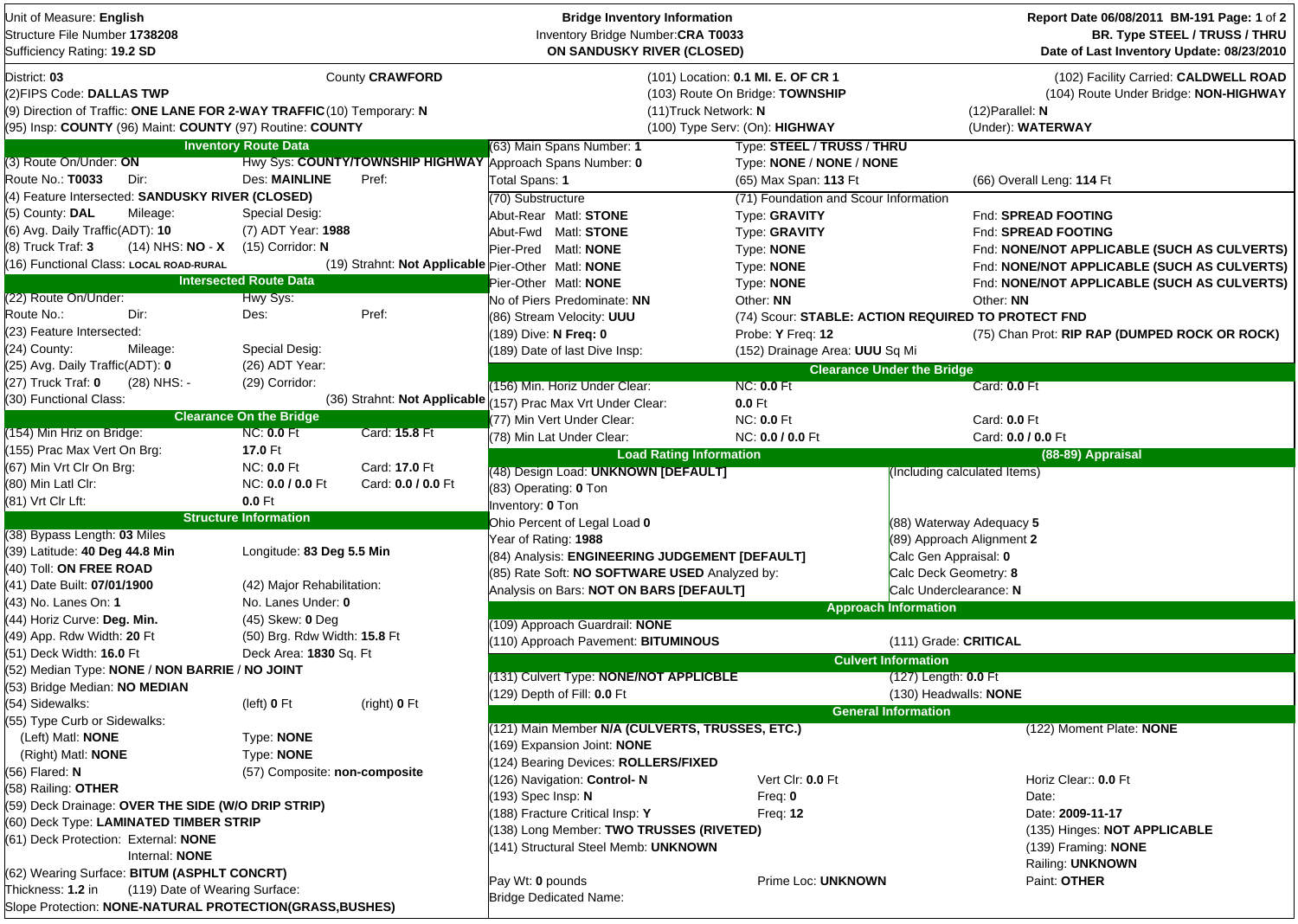| Unit of Measure: English<br>Structure File Number 1738208<br>Sufficiency Rating: 19.2 SD                                                                                                                                                                                                                                                                |                                   |                                                                                                                                                                              |                                                                    | <b>Bridge Inventory Information</b><br>Inventory Bridge Number: CRA T0033<br>ON SANDUSKY RIVER (CLOSED)                                                 |                                                                                                                                                                                                                                                                             |                                                | Report Date 06/08/2011 BM-191 Page: 2 of 2<br><b>BR. Type STEEL/TRUSS/THRU</b><br>Date of Last Inventory Update: 08/23/2010                                          |                                                                                |
|---------------------------------------------------------------------------------------------------------------------------------------------------------------------------------------------------------------------------------------------------------------------------------------------------------------------------------------------------------|-----------------------------------|------------------------------------------------------------------------------------------------------------------------------------------------------------------------------|--------------------------------------------------------------------|---------------------------------------------------------------------------------------------------------------------------------------------------------|-----------------------------------------------------------------------------------------------------------------------------------------------------------------------------------------------------------------------------------------------------------------------------|------------------------------------------------|----------------------------------------------------------------------------------------------------------------------------------------------------------------------|--------------------------------------------------------------------------------|
| (---) Hist Significance: NON-REGISTERED HISTORIC BRIDGE<br>---) Hist Builder: VARIETY IRON WORKS<br>(CLEVELAND, OH)<br>(69) Hist Type: PRATT (PINNED)<br>(161) Special Features (see below):<br>(105) Border Bridge State: Resp % (106) SFN:<br>(90) Type Work: -<br>(90) Length: Ft<br>(90) Bridge Cost (\$1000s): 0<br>(90) Roadway Cost (\$1000s): 0 |                                   | <b>General Information (Continued)</b><br><b>Proposed Improvements</b>                                                                                                       | Hist Build Year: 1890                                              | $(69)$ NBIS: Y<br><b>Programming Info</b><br>PID Number:<br>PID Status:<br>PID Date:                                                                    | 142) Fabricator: VARIETY IRON<br>143) Contractor:<br>144) Ohio Original Construction Project No.:<br>---) Microfilm Reel:<br>151) Standard Drawing:<br>Aperture Cards: Orig: N Repair: N Fabr: N<br>Plan Information Available: 1PLAN INFORMATION AVAILABLE<br>.1020<br>10. | 2.<br>5.<br>8.                                 | <b>Original Plans Information</b><br>(153) Repair Projects<br>3.<br>6.<br>9.                                                                                         |                                                                                |
| (90) Total Project Cost (\$1000s): 0<br>(91) Future ADT (On Bridge): 0<br><b>Inspection Summary</b><br>$(I-8)$ Deck:<br>(I-32) Superstructure:<br>(I-42) Substructure:<br>(I-50) Culvert:<br>I-54) Channel:<br>I-60) Approaches:<br>I-66) General Appraisial: 0<br>I-66) Operational Status: K<br><b>Inspection Date:</b><br>(94) Desig Insp Freg:      | 0<br>6<br>11/16/2010<br>12 Months | (90) Year:<br>Railings:<br>Transitions:<br>Guardrail:<br>Rail Ends:<br>In Depth:<br>Fracture Critical:<br>Scour Critical:<br><b>Critical Findings:</b><br>Insp. Update Date: | (92) Year of Future ADT: 2027<br>(I-69) Survey Items<br>01/18/2011 | <b>0 DOES NOT MEET CURRENT STANDARDS</b><br>0 DOES NOT MEET CURRENT STANDARDS<br>0 DOES NOT MEET CURRENT STANDARDS<br>0 DOES NOT MEET CURRENT STANDARDS | (46) Electric:<br>Gas:<br>Sanitary Sewer:<br>Telephone:<br>TV Cable:<br>Water:<br>Other:                                                                                                                                                                                    | <b>Utilities</b><br>π<br>U<br>U<br>U<br>п<br>U | (161) Lighting:<br>Fencing:<br>Glare-Screen:<br>Splash-Guard:<br>Catwalks:<br>Other-Feat:<br>(184) Signs-on:<br>Signs-Under:<br>(162) Fence-Ht:<br>(163) Noise Barr: | <b>Special Features</b><br>N<br>N<br>N<br>N<br>N<br>U<br>N<br>N<br>0.0 Ft<br>N |
| SFNs Replacing this retired bridge:<br>SFNs That where replaced by this bridge:<br>This bridge was retired and copied to:<br>The bridge was copied from:                                                                                                                                                                                                |                                   |                                                                                                                                                                              |                                                                    |                                                                                                                                                         | <b>INV Field Bridge Marker:</b><br><b>INT Field Bridge Marker:</b>                                                                                                                                                                                                          |                                                | CRA-T0033--                                                                                                                                                          |                                                                                |

## **PONTIS CoRe elements and Condition States**

| <b>Elem No. CoRe Element Description</b> | <b>Total Quantity Unit Meas.</b> |                                    | <b>Condition State</b><br>Percents(*) |  |  |  |                     |
|------------------------------------------|----------------------------------|------------------------------------|---------------------------------------|--|--|--|---------------------|
|                                          |                                  |                                    |                                       |  |  |  | $1$   2   3   4   5 |
|                                          |                                  |                                    |                                       |  |  |  |                     |
|                                          |                                  | (*) Percentages Should add to 100% |                                       |  |  |  |                     |
|                                          |                                  |                                    |                                       |  |  |  |                     |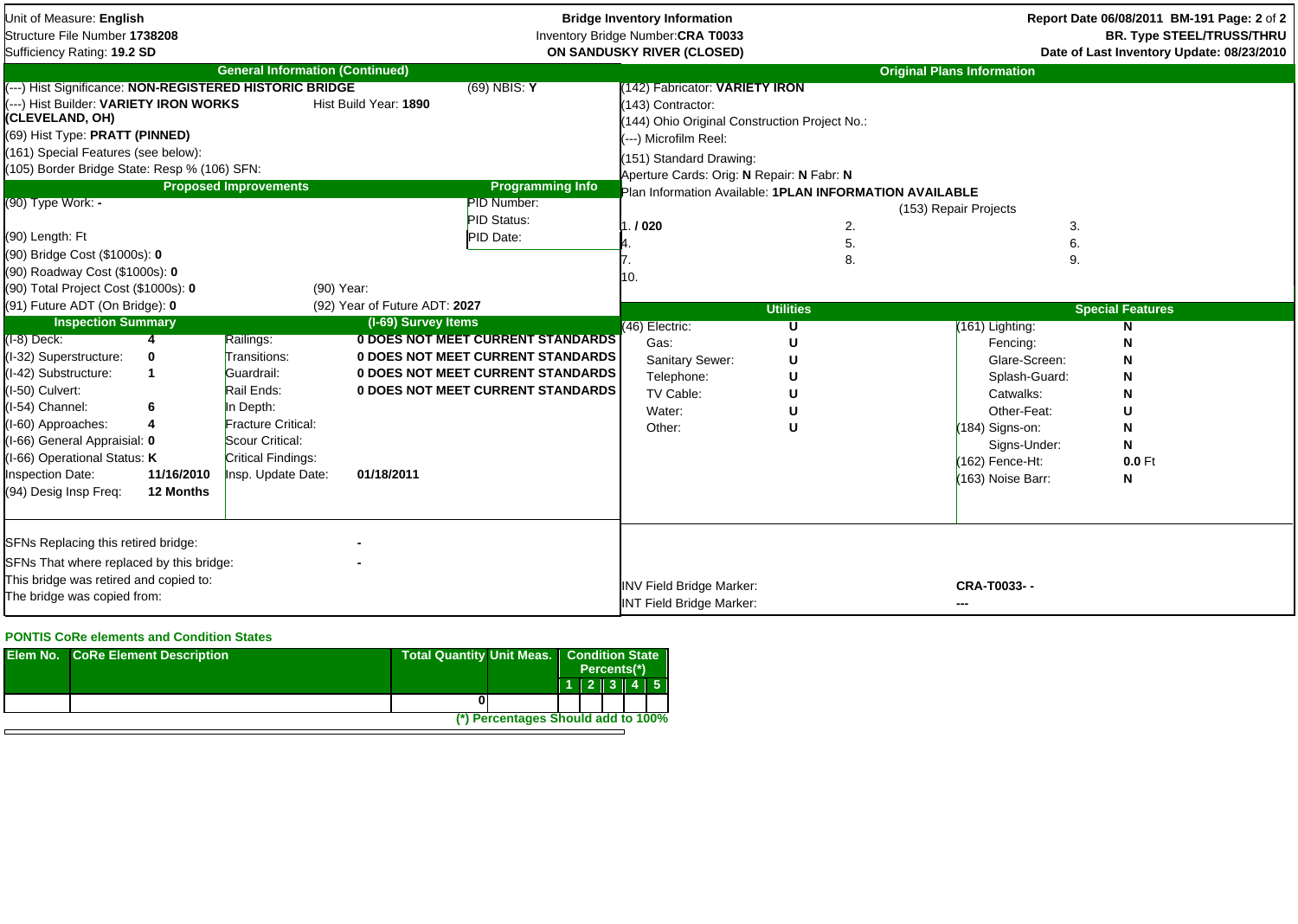## STATE OF OHIO DEPARTMENT OF TRANSPORTATION **BRIDGE INSPECTION REPORT**

BR-86 REV 02-95

| 7 3 8<br>$2 \mid 0 \mid 8$<br>1<br><b>Structure File Number</b> | Bridge Number CRA T0033<br><b>ROUTE</b>                 |                | <b>DALLAS TWP</b><br><b>UNIT</b>                                         | Date Built 07/01/1900                                         |                           |
|-----------------------------------------------------------------|---------------------------------------------------------|----------------|--------------------------------------------------------------------------|---------------------------------------------------------------|---------------------------|
| District 03 Bridge Type <b>STEEL/TRUSS/THRU</b>                 |                                                         |                | <b>15 SANDUSKY RIVER (CLOSED)</b><br><b>Type Service</b><br>$\mathbf{1}$ | <b>CRA</b>                                                    |                           |
| <b>DECK</b>                                                     | Out/Out 16.0                                            |                |                                                                          | $THCK = 1.2$                                                  |                           |
| 1. Floor                                                        | 2-LAMINATED TIMBER STRIP 8                              | 3              | 2. Wearing Surface                                                       | 6-BITUM (ASPHLT CONCRT)<br>41                                 | 4                         |
|                                                                 | N-NONE                                                  |                |                                                                          | $W.S.$ Date $=$                                               |                           |
| 3. Curbs, Sidewalks, Walkways                                   | N-NONE<br>$\overline{9}$                                |                | 4. Median                                                                | 42                                                            |                           |
| 5. Railing                                                      | 0-OTHER 10                                              | 4              | 6. Drainage                                                              | 1-OVER THE SIDE (W/O DRI<br>43                                | 3                         |
|                                                                 |                                                         |                |                                                                          |                                                               |                           |
| 7. Expansion Joints                                             | N-NONE 11                                               |                | 8. Summary                                                               | 44                                                            | $\overline{4}$            |
| <b>SUPERSTRUCTURE</b>                                           | MAX.SPAN=113                                            |                |                                                                          |                                                               |                           |
| 9. Alignment                                                    | 12                                                      | 3              | 10. Beams/Girders/Slab                                                   | N-N/A (CULVERTS, TRUSSES<br>45                                |                           |
|                                                                 | TOT.LGTH=114                                            |                |                                                                          |                                                               | 3                         |
| 11. Diaphragms or Crossframes                                   | 13                                                      |                | 12. Joists/Stringers                                                     | 46                                                            |                           |
| 13. Floor Beams                                                 |                                                         | 4              | 14. Floor Beam Connections                                               |                                                               | 4                         |
|                                                                 | 14                                                      |                |                                                                          | 47                                                            |                           |
| 15. Verticals                                                   | 15                                                      | $\overline{2}$ | 16. Diagonals                                                            | 48                                                            | 4                         |
|                                                                 |                                                         | $\overline{2}$ |                                                                          |                                                               | 3                         |
| 17. End Posts                                                   | 16                                                      |                | 18. Top Chord                                                            | 49                                                            |                           |
|                                                                 |                                                         | 3              |                                                                          |                                                               | 3                         |
| 19. Lower Chord                                                 | 17                                                      |                | 20. Lower Lateral Bracing                                                | 50                                                            |                           |
| 21. Top Lateral Bracing                                         | 18                                                      | 3              | 22. Sway Bracing                                                         | 51                                                            | 3                         |
|                                                                 |                                                         | 3              |                                                                          | 1-ROLLERS                                                     | 3                         |
| 23. Portals                                                     | 19                                                      |                | 24. Bearing Devices                                                      | B-FIXED 52                                                    |                           |
|                                                                 |                                                         |                |                                                                          |                                                               |                           |
| 25. Arch                                                        | 20                                                      |                | 26. Arch Columns or Hangers                                              | 53<br>$TYPE = 0 - OTHER$                                      |                           |
| 27. Spandrel Walls                                              | 21                                                      |                | 28. Protective Coating System                                            | $DATE = 01/01/1900$<br>54                                     | 0                         |
|                                                                 |                                                         |                |                                                                          |                                                               |                           |
| 29. Pins/Hangers/Hinges                                         | 22                                                      |                | 30. Fatigue Prone Connections                                            | 55                                                            |                           |
|                                                                 |                                                         | E              |                                                                          |                                                               | 0                         |
| 31. Live Load Response                                          | 23                                                      |                | 32. Summary                                                              | 56                                                            |                           |
| <b>SUBSTRUCTURE</b>                                             | 1-STONE                                                 | 3 <sup>1</sup> | PIERS=0                                                                  | $SPANS = 1$                                                   | $\ensuremath{\mathsf{3}}$ |
| 33. Abutments                                                   | 1-STONE 24                                              |                | 34. Abutment Seats                                                       | 57                                                            |                           |
| 35. Piers                                                       | $\mathsf{TYPE} = \mathsf{N}\text{-}\mathsf{NONE}$ 25    |                | 36. Pier Seats                                                           | 58                                                            |                           |
|                                                                 |                                                         |                |                                                                          | ABUTMENT:=SPREAD / SPREAD                                     |                           |
| 37. Backwalls                                                   | 26                                                      | 4              | 38. Wingwalls                                                            | 59                                                            | 3                         |
|                                                                 |                                                         |                |                                                                          | -1                                                            | $\mathbf{3}$              |
| 39. Fenders and Dolphins                                        | 27                                                      |                | 40. Scour                                                                | 4-STABLE: ACTION REQUIRE 60                                   |                           |
| 41. Slope Protection                                            | N-NONE 28                                               |                | 42. Summary                                                              | DIVE DT=N/A                                                   | $\mathbf{1}$              |
| <b>CULVERTS</b>                                                 |                                                         |                |                                                                          | 62                                                            |                           |
| 43. General                                                     | 29                                                      |                | 44. Alignment                                                            | 63                                                            |                           |
|                                                                 |                                                         |                |                                                                          |                                                               |                           |
| 45. Shape                                                       | 30                                                      |                | 46. Seams                                                                | 64                                                            |                           |
|                                                                 |                                                         |                |                                                                          |                                                               |                           |
| 47. Headwalls or Endwalls                                       | 31                                                      |                | 48. Scour                                                                | 65                                                            |                           |
| 49.                                                             | 32                                                      |                | 50. Summary                                                              | 66                                                            |                           |
| <b>CHANNEL</b>                                                  |                                                         |                |                                                                          | 5-RIP RAP (DUMPED ROCK OR ROCK)                               |                           |
| 51. Alignment                                                   | 33                                                      | $\overline{2}$ | 52. Protection                                                           | 67                                                            | $\mathbf 2$               |
|                                                                 |                                                         |                |                                                                          |                                                               |                           |
| 53. Waterway Adequacy                                           | 34                                                      | 1              | 54. Summary                                                              | 68                                                            | 6                         |
| <b>APPROACHES</b>                                               |                                                         |                |                                                                          |                                                               |                           |
| 55. Pavement                                                    | 2-BITUMINOUS 35                                         | 4              | 56. Approach Slabs                                                       | 69                                                            |                           |
|                                                                 |                                                         |                |                                                                          |                                                               |                           |
| 57. Guardrail                                                   | N-NONE 36                                               |                | 58. Relief Joints                                                        | 70                                                            |                           |
| 59. Embankment                                                  | <b>BRDG.WIDTH=15.8 37</b>                               | 3              | 60. Summary                                                              | PCT.LEGAL=0<br>71                                             | 4                         |
| <b>GENERAL</b>                                                  |                                                         |                |                                                                          | ROUTINE.RESP: 3-COUNTY                                        |                           |
| 61. Navigation Lights                                           | 38                                                      |                | 62. Warning Signs                                                        | MAINT.RESP: 3-COUNTY<br>72                                    | $\mathbf{1}$              |
|                                                                 | MVC ON=17.0<br>UND=0000                                 |                |                                                                          |                                                               |                           |
| 63. Sign Supports                                               | 39                                                      |                | 64. Utilities                                                            | 73                                                            |                           |
|                                                                 |                                                         |                |                                                                          | COND:<br>0                                                    | STAT<br>ΙK                |
| 65. Vertical Clearance                                          | 40                                                      |                | 66. General Appraisal & Operational Status                               | 74                                                            |                           |
| 67. INSPECTED BY                                                |                                                         |                | 68. REVIEWED BY                                                          |                                                               |                           |
|                                                                 | J<br>A                                                  | L              |                                                                          | $\sqrt{5}$<br>E<br>6<br>6<br>6<br> 8<br>M                     | $\,$ B                    |
| SIGNED                                                          | <b>78 INITIALS</b><br>76 PE                             |                | SIGNED                                                                   | 83 INITIALS<br>81 PE                                          |                           |
| DOT 2852                                                        |                                                         |                |                                                                          |                                                               |                           |
| DECK AREA 1,830                                                 | $\pmb{0}$<br>$6 \mid$<br>1<br>$\mathbf{1}$<br>1<br>Date |                | $\mathsf 0$<br>$\boldsymbol{0}$<br>$\mathbf 0$<br>$\bf{0}$<br>69 Survey  | $\overline{2}$<br>$\overline{2}$<br>$\mathbf{1}$<br>1<br>Date | $\overline{0}$<br>105     |
|                                                                 | 91<br>86                                                |                | 92                                                                       | 99<br>100                                                     |                           |